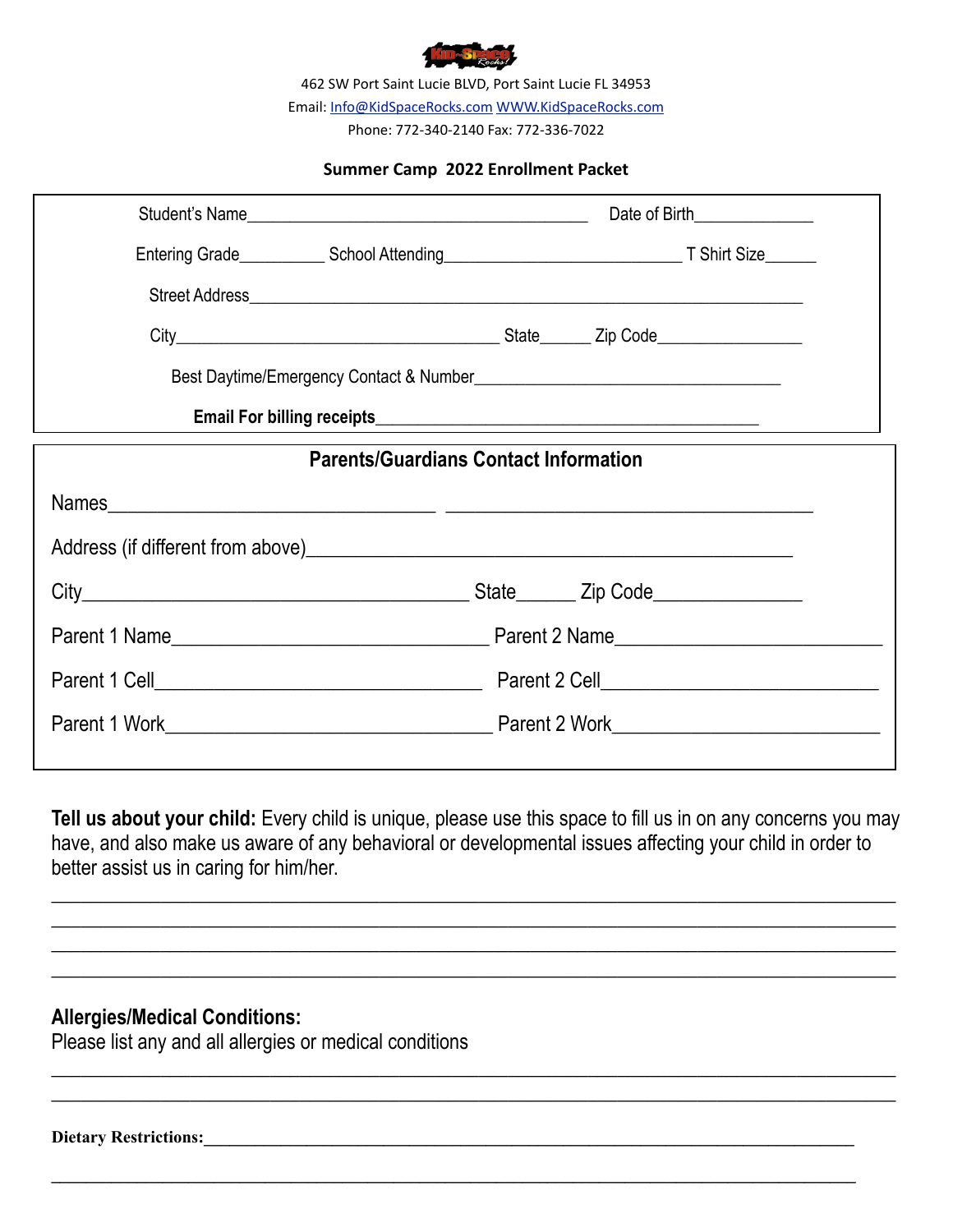| <b>Relationship to Child</b> | <u> 1980 - Jan Samuel Barbara, martin da shekara ta 1980 - An tsara tsara tsara tsara tsara tsara tsara tsara tsa</u> |  |
|------------------------------|-----------------------------------------------------------------------------------------------------------------------|--|
|                              | Phone: 2008 2010 2021 2022 2022 2023 2024 2022 2022 2023 2024 2022 2023 2024 2022 2023 2024 2025 2026 2027 20         |  |
|                              |                                                                                                                       |  |
|                              |                                                                                                                       |  |
| <b>Relationship to Child</b> |                                                                                                                       |  |

# **Release For Pick Up**

Please name 3 people in addition to you or your spouse who may sign out your child from our center without prior written permission. These individuals will be allowed to remove your child from our care without contact from you, after showing a valid driver's license. (Id will be required)

| Name | Relationship to Child |
|------|-----------------------|
| Name | Relationship to Child |
| Name | Relationship to Child |

Please notify the Director in writing of any persons who are to have no contact with your child. Please include a copy of any **No Contact Order** per any court decision. This includes custody disputes.

By signing below, you state that that you have read and agree to the rules and conditions outlined in **the Kid Space Summer Camp Policies and Procedures**.

**Media Release:**

**I understand that both still and video images may be taken of my child and may be used in advertising material or on Kid Space/ Sochin Martial arts/Wish Me Luck Farms websites, as well as posted to our Facebook or Instagram.** 

\_\_\_\_\_\_\_\_\_\_\_\_\_\_\_\_\_\_\_\_\_\_\_\_\_\_\_\_\_\_\_\_\_\_\_\_\_\_\_\_\_\_\_\_\_\_\_\_\_\_\_\_\_\_\_\_\_\_\_\_\_\_\_\_\_\_\_\_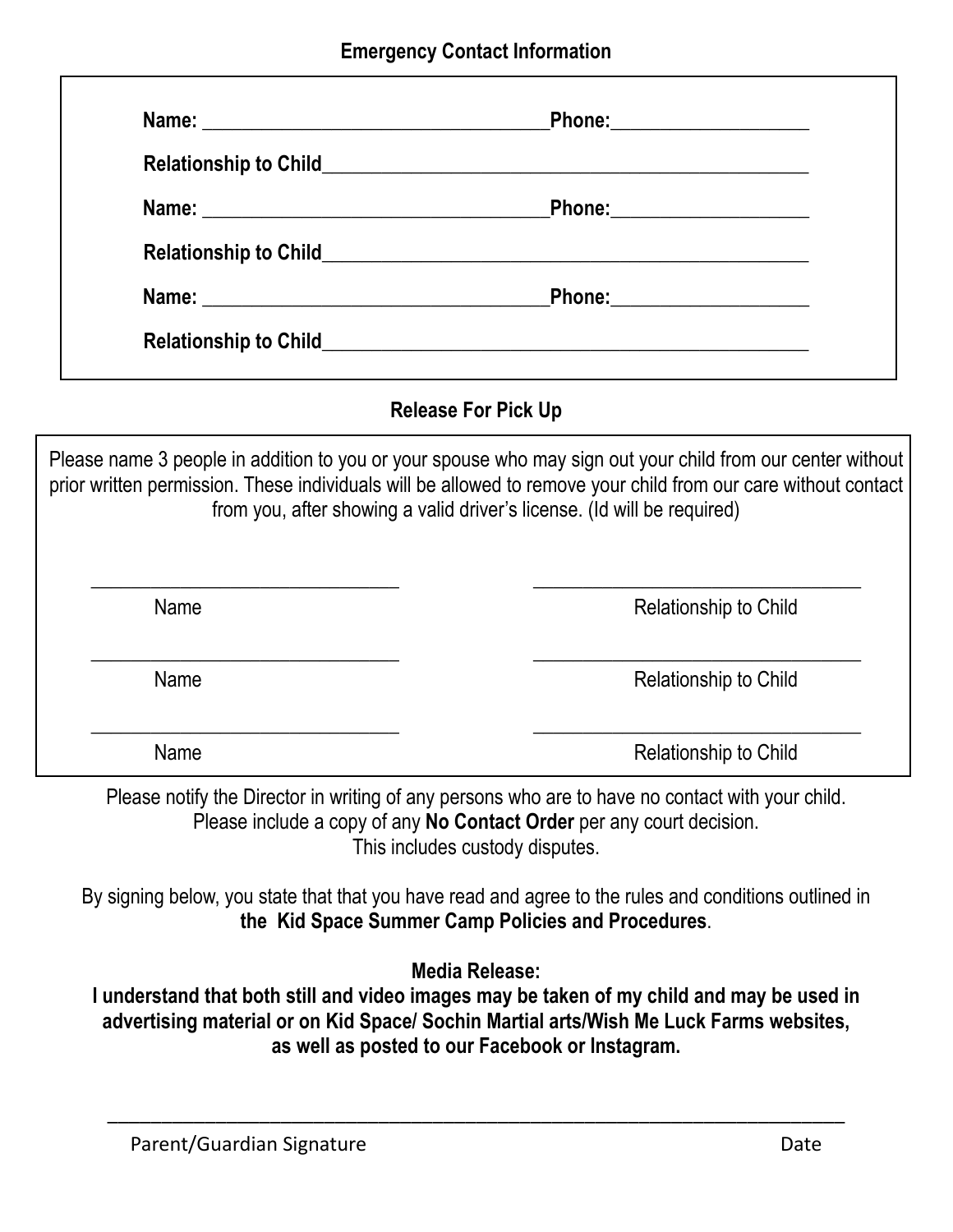# Kid~Space Summer Camp Enrollment Contract Summer 2022

| contract I am agreeing to pay for these weeks, regardless of attendance or circumstance.<br>Initial________                           | I understand that by registering my child (children) for summer camp, I am entering into a binding<br>contract with Kid Space LLC. By choosing the weeks my child (children) will attend on page 1 of this                                                                                                 |
|---------------------------------------------------------------------------------------------------------------------------------------|------------------------------------------------------------------------------------------------------------------------------------------------------------------------------------------------------------------------------------------------------------------------------------------------------------|
| Total Number of Weeks Attending __________. Initial________                                                                           |                                                                                                                                                                                                                                                                                                            |
| Total Amount Due for Summer 2022 (include registration)\$______________. Initial________                                              |                                                                                                                                                                                                                                                                                                            |
| Deposit Amount \$__________________                                                                                                   |                                                                                                                                                                                                                                                                                                            |
| Total Remainder Owed \$____________________. Initial_________                                                                         |                                                                                                                                                                                                                                                                                                            |
| Payments may be made weekly in the amount of \$_______________. Initial_________                                                      |                                                                                                                                                                                                                                                                                                            |
|                                                                                                                                       | No credits will be given for absences. Students are guaranteed space only for those weeks reserved in<br>this contract. Once the contract is signed, WEEKS CAN NOT BE EXCHANGED. Initial                                                                                                                   |
| <b>Payment Policy</b><br>added to my account and charged to my credit card on file. initial______                                     | I understand tuition is paid ahead. Payments are due on Fridays, for the upcoming week. Payments<br>not made by Monday at 6:30pm will be considered late, and subject to a \$20 late fee. This fee will be                                                                                                 |
| Late Pick Up Fees<br>I understand Kid~Space Summer Camp is open from 6:30 am until 6:30pm.<br>my credit card on file. Initial________ | A \$1 a minute late fee will apply after 6:35pm. This fee will be added to my account and charged to                                                                                                                                                                                                       |
| check fees, or unpaid lunch fees.                                                                                                     | I have read and understand the Kid~Space contract. I agree that my credit card may be charged in<br>the event I do not make payments as specified in this contract. I understand that my card may be<br>charged weekly for any outstanding fees owed on my account, including tuition, late fees, returned |
| Signature                                                                                                                             | Date                                                                                                                                                                                                                                                                                                       |
|                                                                                                                                       | A Master Card or Visa card must be held on file to complete registration.                                                                                                                                                                                                                                  |
|                                                                                                                                       | Please Auto Charge my Account Weekly ______ Card Type Master Card ______ Visa_____                                                                                                                                                                                                                         |
|                                                                                                                                       |                                                                                                                                                                                                                                                                                                            |
|                                                                                                                                       |                                                                                                                                                                                                                                                                                                            |
|                                                                                                                                       | Billing Zip Code________________ Name on Card _____________________________3 Digit Code___________                                                                                                                                                                                                         |
| <b>Card Holder Signature</b>                                                                                                          | Date                                                                                                                                                                                                                                                                                                       |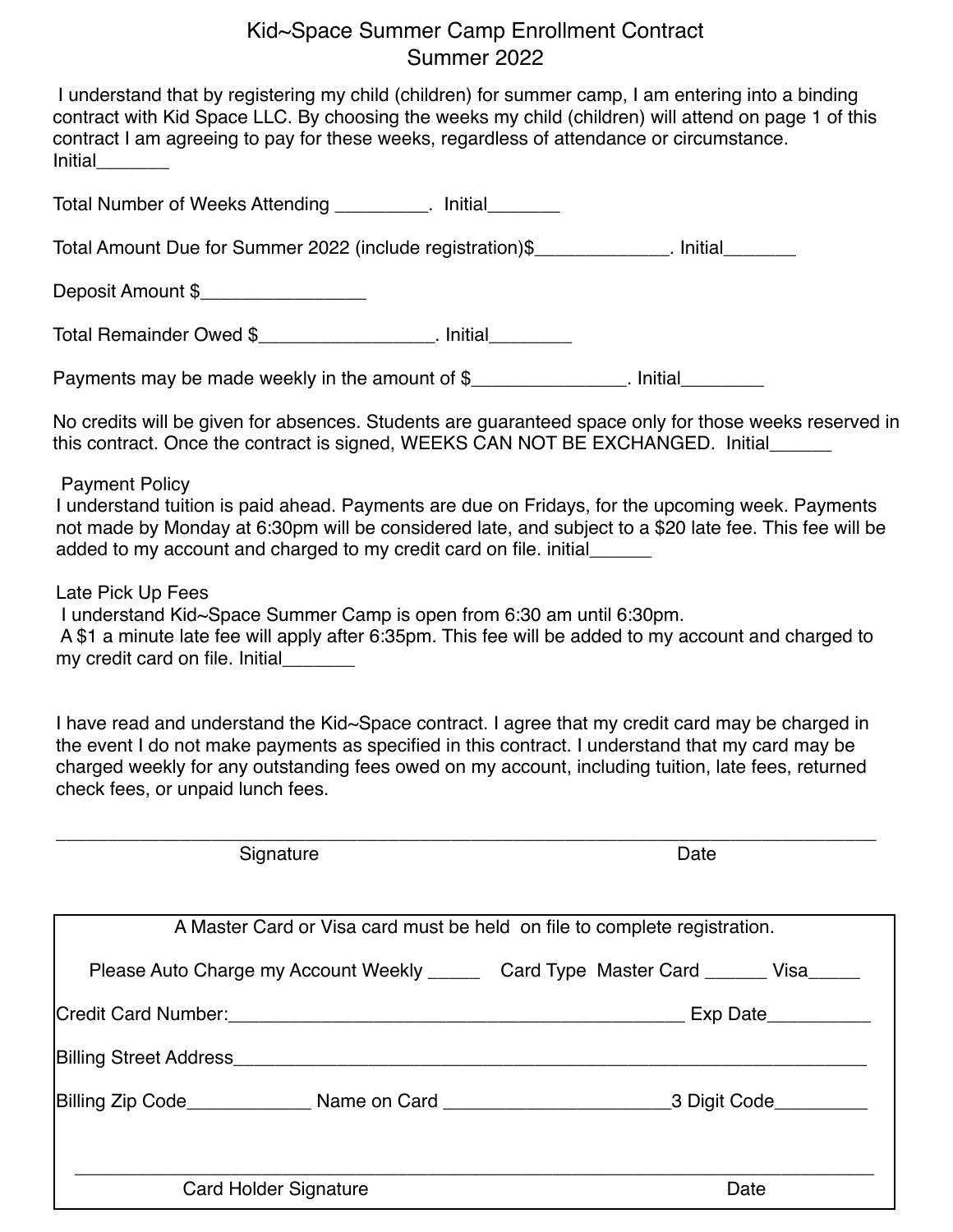# Kid~Space Summer Camp 2022 Enrollment Contract

Please choose attending or not attending for each week listed. Your credit card will be charged for all weeks marked "attending" regardless of circumstance. This is a binding contract. Although weeks may be added if space allows, there is no guarantee that this will be possible. YOU WILL BE CHARGED for all weeks you sign up for.

**Initial** 

| Child's Name                 |                                  |                  |                      |                    |                    |
|------------------------------|----------------------------------|------------------|----------------------|--------------------|--------------------|
| <b>Week</b>                  | <b>Dates</b>                     | <b>Attending</b> | <b>Not Attending</b> | <b>Amount Owed</b> | <b>Amount Paid</b> |
| Week 1                       | June 6th - June 10th             |                  |                      |                    |                    |
| Week 2                       | June 13th- June 17th             |                  |                      |                    |                    |
| Week 3                       | June 20th - June 24th            |                  |                      |                    |                    |
| Week 4                       | June 27th - July 1st             |                  |                      |                    |                    |
| Week 5                       | July 4th - July 8th (Closed 7/4) |                  |                      |                    |                    |
| Week 6                       | July 11th - July 15th            |                  |                      |                    |                    |
| Week 7                       | July 18th - July 22nd            |                  |                      |                    |                    |
| Week 8                       | July 25th - July 29th            |                  |                      |                    |                    |
| Week 9                       | August 1st - August 5th          |                  |                      |                    |                    |
| <b>Total Weeks Attending</b> |                                  |                  |                      |                    |                    |

| I understand by registering my child/children,                     | for the weeks listed above, |
|--------------------------------------------------------------------|-----------------------------|
| I am entering into a contract with Kid Space IIc for the amount of |                             |
| This amount is due, regardless of attendance or circumstance,      |                             |
| and will be charged to my card on file ending in                   |                             |
|                                                                    |                             |

\_\_\_\_\_\_\_\_\_\_\_\_\_\_\_\_\_\_\_\_\_\_\_\_\_\_\_\_\_\_\_\_\_\_\_\_\_\_\_\_\_\_\_\_\_\_\_\_\_\_\_\_\_\_\_\_\_\_\_\_\_\_\_\_ \_\_\_\_\_\_\_\_\_\_\_\_\_\_\_\_\_